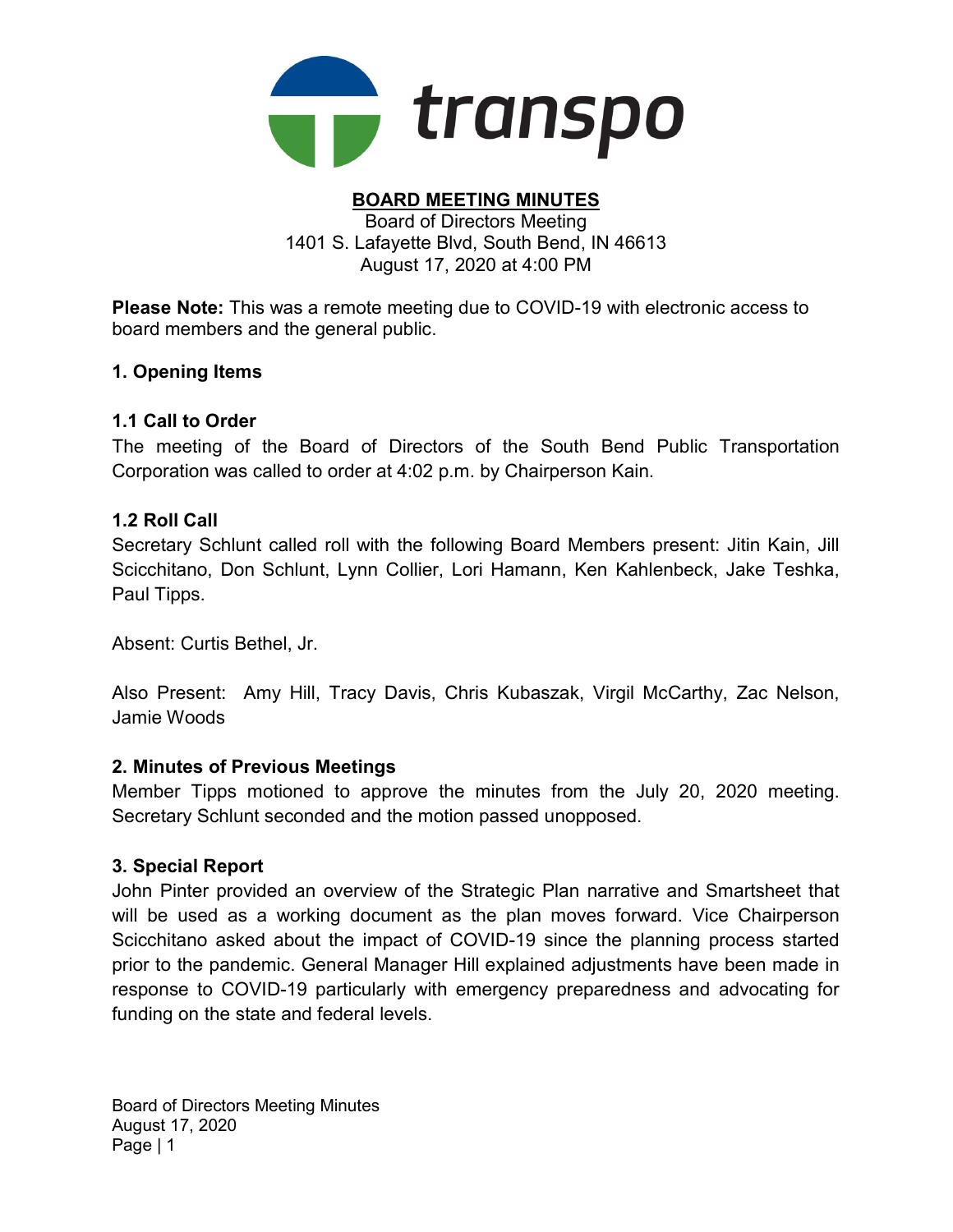Member Collier asked if the potential for Sunday Service was included in the plan. John noted that feedback was received during the customer survey and specific service questions and feasibility would be included as part of the Comprehensive Operational Analysis (COA).

Member Tipps commented that there did not appear to be many items directed to the board and many responsibilities being directed towards the General Manager. General Manager Hill explained that the Strategic Planning Committee would continue to be engaged through the process with opportunities identified for board member participation along with all departments of the organization. Chairperson Kain recommended the option for ongoing ad hoc committees be included in the plan document.

Chairperson Kain asked about the timeline for the COA and John responded that the Smartsheet breaks various steps of the process with the corresponding timelines.

Chairperson Kain asked that board members take some time to review in the upcoming weeks and provide feedback to General Manager Hill. He noted hard copies would be made available for board members if needed. Secretary Schlunt and Member Collier both asked for hard copies and General Manager Hill responded that copies would be available for pickup at the front desk by Tuesday.

## 4. Reports of Management & Staff

## 4.1 Operations Report

General Manager Hill reviewed the July Operations Report noting that fixed route ridership decreased 49.60% compared to July 2019. Year-to-date decrease is 35.14%.

Access ridership was down 56.65% compared to July 2019 and 55.72 YTD.

The Safety Report showed one (1) preventable accident, two (2) non-preventative accident and two (2) yard accidents.

The Passenger Service Reports were reviewed noting 18 fixed route reports were received with 17 complaints. Six (6) complaints were unsubstantiated, six (6) monitored for future action and five (5) resulting in discipline. One (1) commendation was received.

Access received two (2) complaints.

The full report was included in the board packet.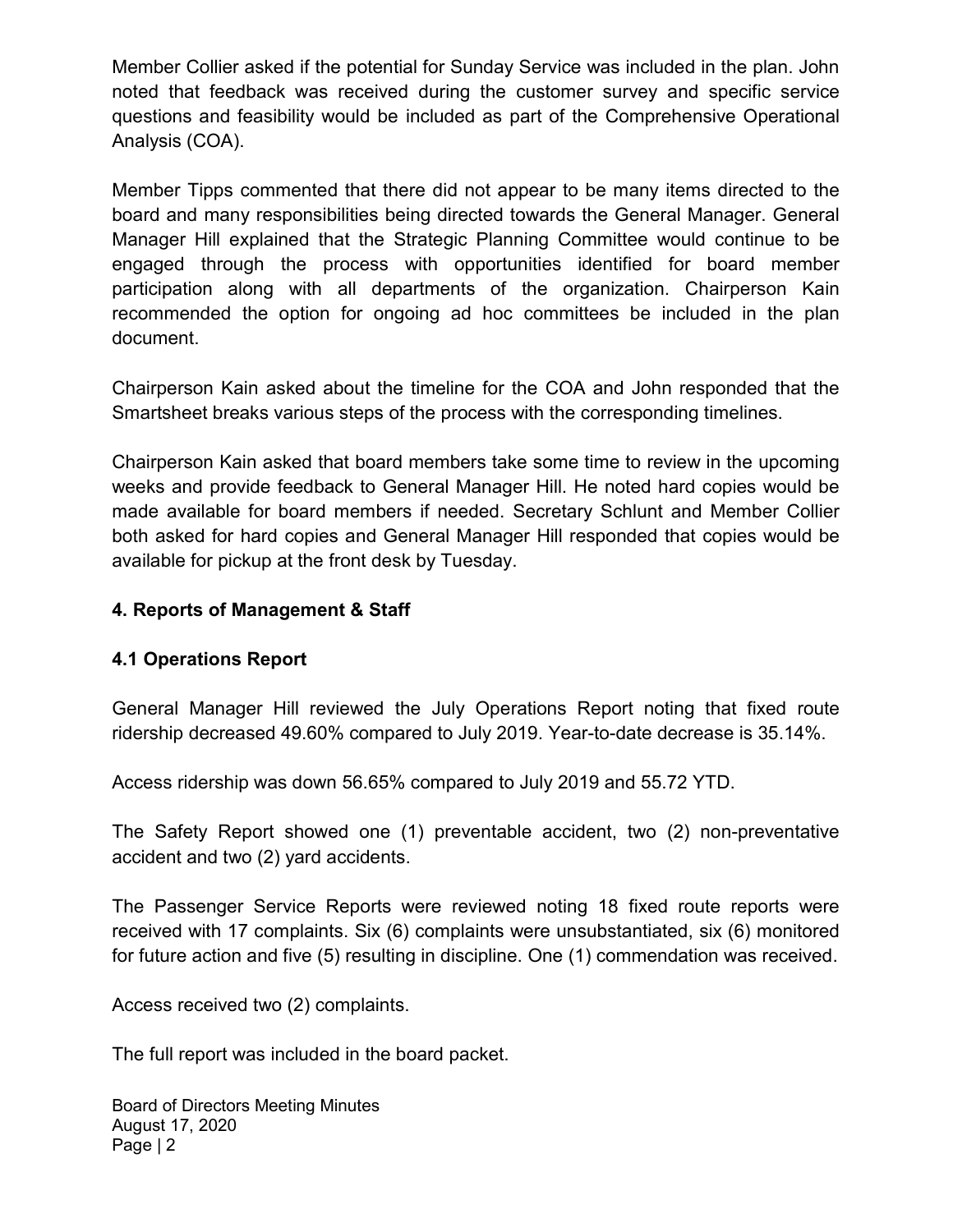## 4.2 Finance Report

Controller Kubaszak reviewed the Finance Report noting Passenger Revenue continues to be under budget due to COVID-19. Non-Operating Revenue was over budget with the receipt of an additional property tax installment.

Transpo was over budget in labor expenses due to the return of the regular service schedule effective July 6, 2020. Benefits also exceeded budget due to the increases in worker's compensation and health insurance premiums.

As COVID-19 expenses continue to be incurred, CARES Act funding will be drawn down and used towards those expenses. Controller Kubaszak is working with 1<sup>st</sup> Source Bank in regards to the PPP loan forgiveness.  $1<sup>st</sup>$  Source has asked that Transpo hold off on submitted the documentation as there may be some additional changes to the reporting requirements.

Member Collier asked about the status of the work at South Street Station and General Manager Hill responded that the roof replacement is currently in process.

The full report was included in the board packet.

## 4.3 Human Resource Report

Director Davis provided the HR report noting a total employee count of 114. There were three (3) separations and one (1) new hire during the month of July.

The recruitment of part-time fixed route operators continues with six (6) open positions. Director Davis noted that a recent employment open house resulted in several qualified candidates.

The full report was included in the board packet.

## 4.4 Maintenance Report

General Manager Hill provided the Maintenance Report noting there were 39 Preventative Maintenance inspections completed in July.

She noted that maintenance has done an excellent job with the design and installation of the operator barriers. The barriers have now been installed in all Gillig buses and are in process for New Flyer buses. Maintenance was also able to install hand sanitizing dispensers on all vehicles.

Board of Directors Meeting Minutes August 17, 2020 Page | 3 The full report was included in the board packet.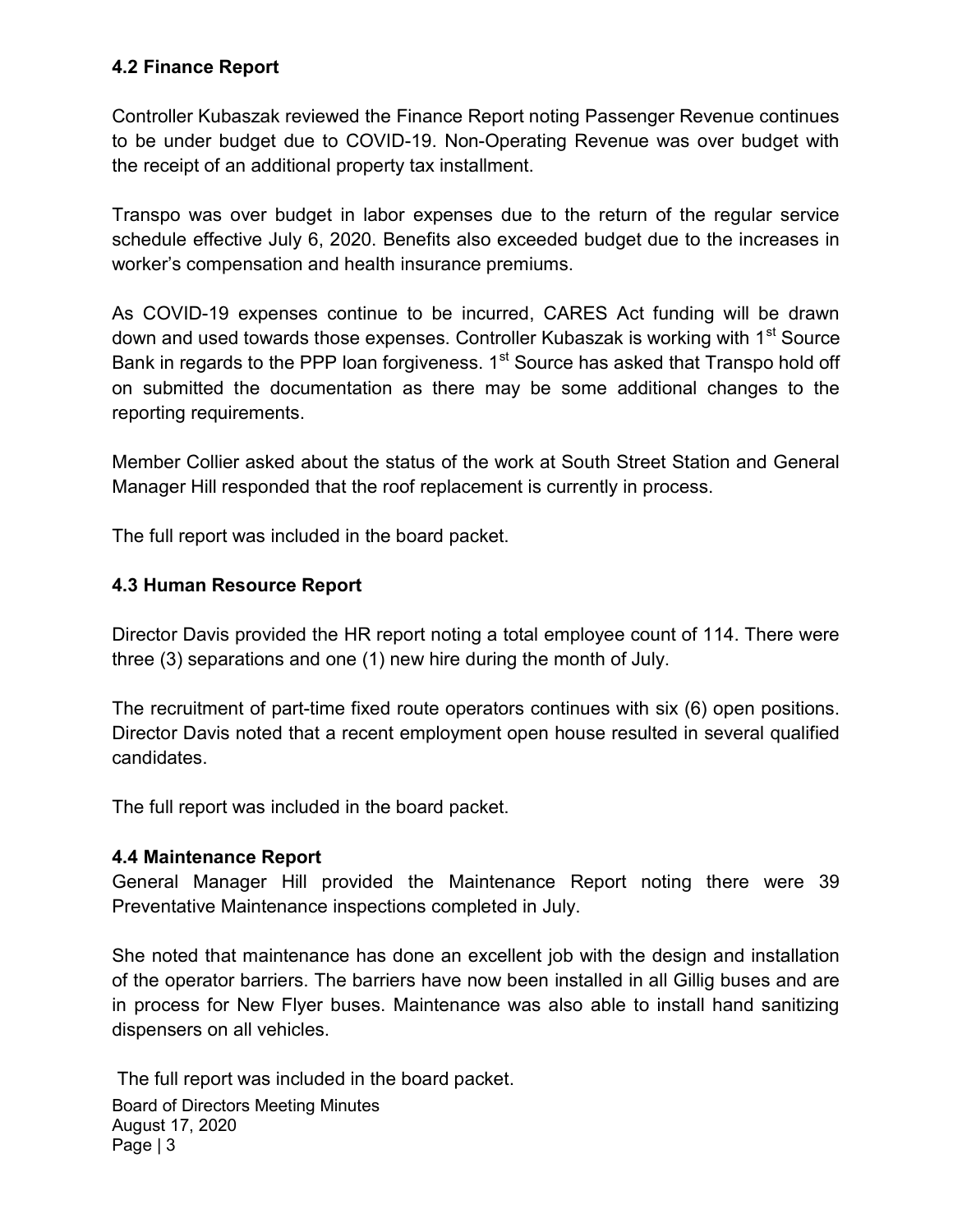## 4.5 Marketing Report

Director Nelson provided the Marketing Report for June, noting the focus has been on internal and external messaging in response to the face covering requirement now in effect.

The full report was included in the board packet.

### 4.6 Administrative Report

General Manager Hill reported the IDEM VW Mitigation Committee is scheduled to meet virtually on August 19, 2020 for the grant award recommendations. Transpo was the recipient of a \$4.9 million Federal grant to replace up to 12 buses which requires a \$1.2 million local match. This state funding can be leveraged as the local match. Transpo has a strong application given the fact the Federal funds are secured and once the local match is in place, will be able to move forward with the bus procurement right away.

Member Collier asked about the competition for the grant funding and General Manager Hill explained all transit agencies in the state are eligible to apply along with school corporations, municipalities and businesses. She also asked if the other vehicles ordered have arrived. General Manager Hill responded that the new paratransit vans are scheduled to be delivered late this year and the new fixed route buses in February 2021.

Chairperson Kain asked if there were any delivery delays due to the COVID-19 and General Manager Hill responded everything was on track as scheduled. The fixed route buses were originally scheduled for delivery in January, but are now expected in February. Transpo has a weekly production call with New Flyer to keep up on the status and production timelines.

The full report was included in the board packet.

#### 5.0 Introductions to Resolutions

## 5.1 RESOLUTION NO. 39-2020

A RESOLUTION OF THE BOARD OF DIRECTORS OF THE SOUTH BEND PUBLIC TRANSPORTATION CORPORATION, SOUTH BEND, INDIANA AUTHORIZING MANAGEMENT TO ENTER INTO AN AGREEMENT FOR A&E SERVICES FOR AN UNLEADED FUEL TANK.

Board of Directors Meeting Minutes August 17, 2020 Page | 4 **Staff Report:** General Manager Hill noted this resolution was brought to the board last month; however, additional information was requested before proceeding. She reviewed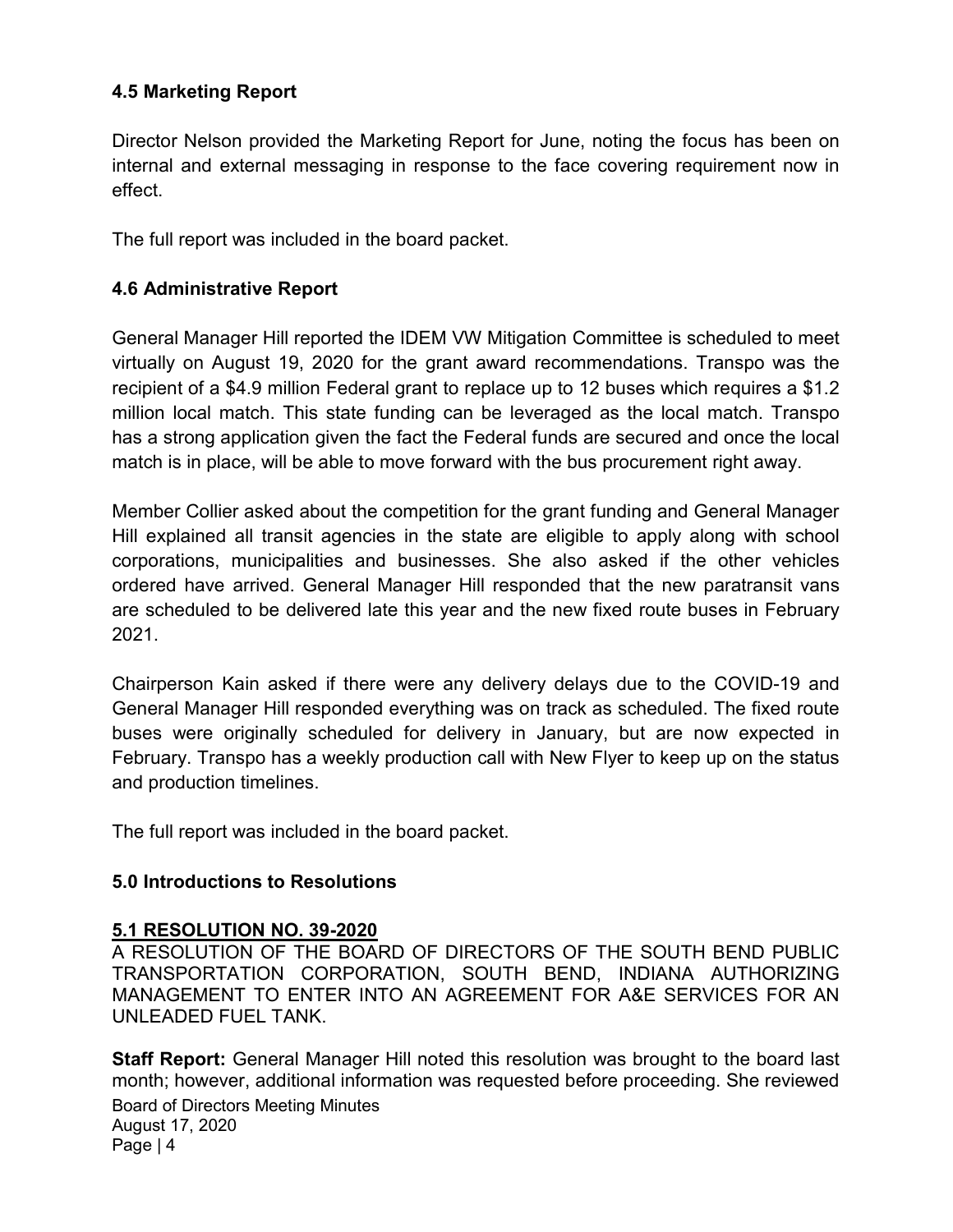the report included in the board packet noting the estimated annual savings of \$16,000. The A&E cost would be \$72,000 with \$57,600 in FTA funding and \$14,400 locally. The estimated construction cost is \$237,000 with \$132,000 in FTA funding and \$33,000 locally. Transpo would see the return on investment in less than three (3) years. In addition, all vehicles would now be fueled on site.

Member Collier asking about the funding and if a loan would be necessary. General Manager Hill reviewed Transpo's portion of the overall project, confirming that local funding was available for this project.

Member Teshka motioned to approve Resolution 39-2020, Member Tipps seconded the motion. Secretary Schlunt called roll for the vote with all members voting in favor. Motion passed 8-0.

#### 5.2 RESOLUTION NO. 40-2020

A RESOLUTION OF THE BOARD OF DIRECTORS OF THE SOUTH BEND PUBLIC TRANSPORTATION CORPORATION, SOUTH BEND, INDIANA APPROVING THE AGREEMENT WITH ATU LOCAL 996 FOR FIXED ROUTE AND MAINTENANCE **SERVICE** 

Staff Report: General Manager Hill explained the Company presented a last, best and final offer to the Union on August 4, 2020 which was reviewed during the Executive Session. Union membership voted to ratify the agreement on August 9, 2020.

Member Tipps motioned to approve Resolution 40-2020, Member Hamann seconded the motion. Secretary Schlunt called roll for the vote with all members voting in favor. The motion passed 8-0.

#### 5.3 RESOLUTION NO. 41-2020

A RESOLUTION OF THE BOARD OF DIRECTORS OF THE SOUTH BEND PUBLIC TRANSPORTATION CORPORATION, SOUTH BEND, INDIANA APPROVING THE SERVICE AGREEMENT WITH SCHOOL CITY OF MISHAWAKA

Staff Report: Transpo has a long standing relationship with School City of Mishawaka, providing school tripper service to John Young Middle School and Mishawaka High School. There has not been an increase to the daily rate since the inception of the program. It was negotiated to increase the cost over the next three school years to cover the cost of operating the service. In return, students will be eligible to ride Transpo routes at no cost.

Member Collier asked if there was any reduction since school was in session virtually. General Manager Hill replied that service would not resume until the schools are attending in person.

Member Tipps asked if there was a payment agreement in place and General Manager Hill confirmed there was a signed service agreement with School City of Mishawaka, which was also approved by the School City of Mishawaka Board of Directors. The agreement outlines the payments over the next three school years.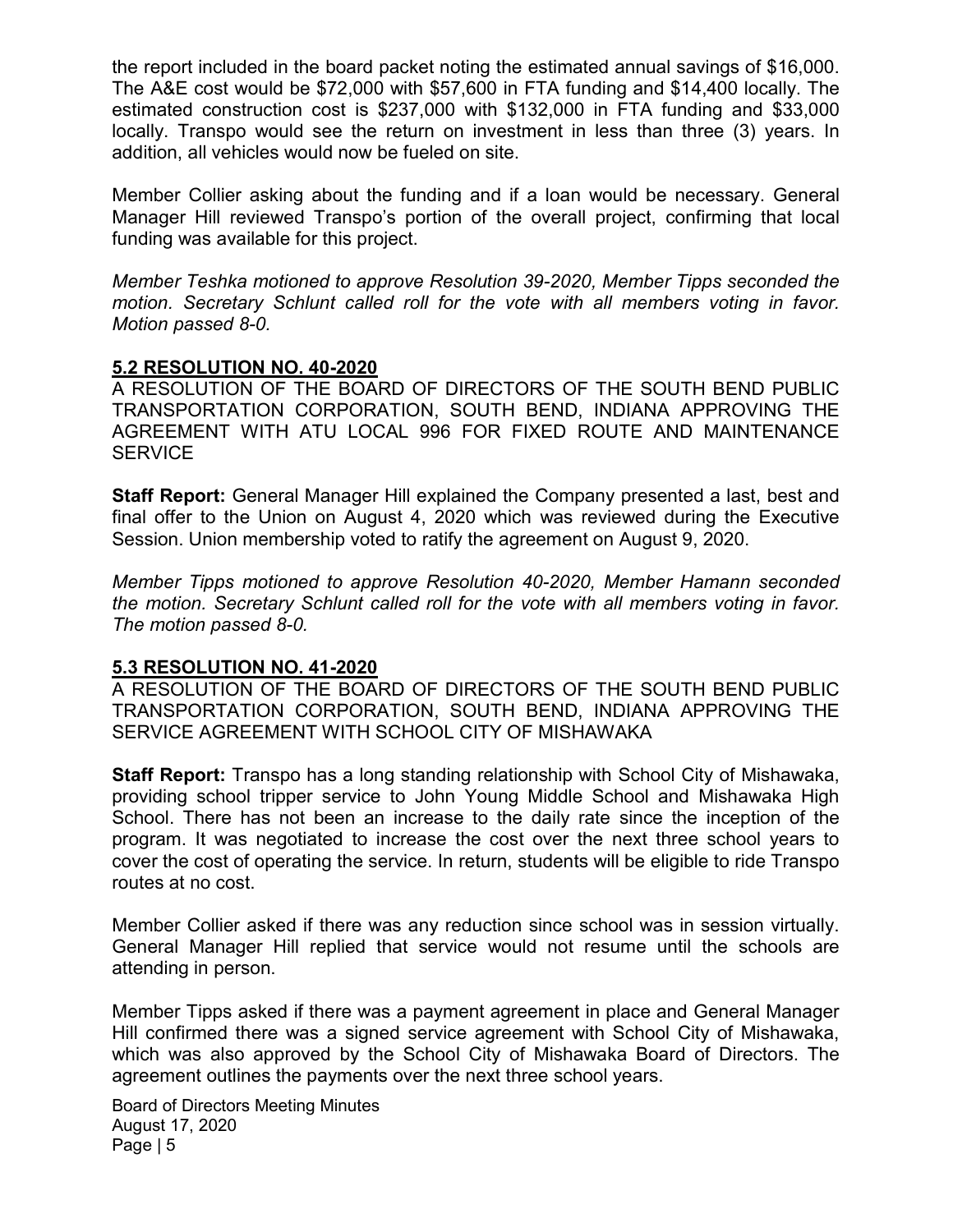Member Tipps motioned to approve Resolution 41-2020, Member Teshka seconded the motion. Secretary Schlunt called roll for the vote with seven (7) members voting in favor and one member recusing himself from the vote. The motion passed 7-0.

## 5.4 RESOLUTION NO. 42-2020

A RESOLUTION OF THE BOARD OF DIRECTORS OF THE SOUTH BEND PUBLIC TRANSPORTATION CORPORATION, SOUTH BEND, INDIANA APPROVING THE FINANCIAL TRANSACTIONS INCURRED DURING THE MONTH OF JULY 2020 WITHIN THE CORPORATION'S CAPITAL IMPROVEMENT FUND.

**Staff Report:** Investments and payments were made from the Capital Improvement Fund during the month of July 2020. The Corporation's share, which is required by the Federal Government, totaled \$1,500.59.

Member Tipps motioned to approve Resolution 42-2020. Member Teshka seconded the motion. Secretary Schlunt called roll for the vote with all voting in favor. Motion passed 8-0.

## 5.5 RESOLUTION NO. 43-2020

A RESOLUTION OF THE BOARD OF DIRECTORS OF THE SOUTH BEND PUBLIC TRANSPORTATION CORPORATION, SOUTH BEND, INDIANA APPROVING THE FINANCIAL TRANSACTIONS INCURRED DURING THE PAST 31 DAYS OF JULY WITHIN THE CORPORATION'S PAYROLL AND TRANSPORTATION FUND

Staff Report: There were a total of 79 checks issued July 1-31 for a total disbursement of \$298,881.95.

Member Tipps motioned to approve Resolution 43-2020. Member Hamann seconded the motion. Secretary Schlunt called roll for the vote with all voting in favor. Motion passed 8-0.

## 5.6 RESOLUTION NO. 44-2020

A RESOLUTION OF THE BOARD OF DIRECTORS OF THE SOUTH BEND PUBLIC TRANSPORTATION CORPORATION, SOUTH BEND, INDIANA AUTHORIZING MANAGEMENT TO ENTER INTO A CONTRACT FOR SPECIALIZED LEGAL **SERVICES** 

**Staff Report:** Director Davis reviewed the report noting that an RFP was issued for Specialized Legal Services with one bid received from the current provider, Barnes & Thornburg, LPP. The proposal was reviewed and determined to be competitive.